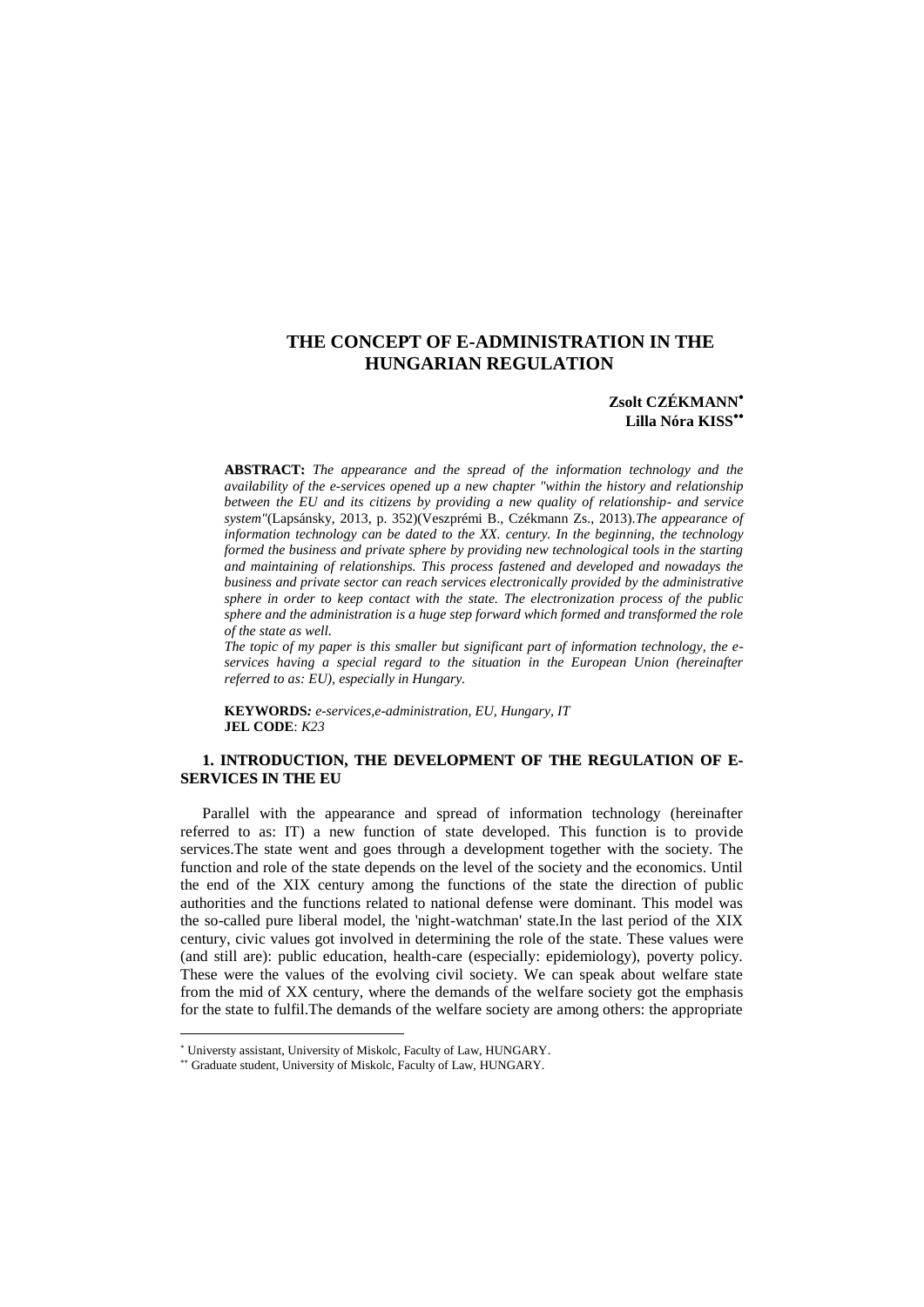use of economic resources, the maintainance and protection of environment, the ensurement of general welfare in the society, aid system, social insurance system, unemployment policy, etc. The role of the state changed again and again in the XX century. The socialism broke into Europe in different places with different values and objectives. On the one hand, the totalitarian state appeared with the idea of the total and limitless state power, the attempts of convergence, etc. This totalitarian state - now disregarding the disadvantages - required a great organisation work, cooperation which encouraged the development of the administration. All activities should have been coordinated and centralised to one place and create a state structure like an 'all-seeing eye'. The fifth step in the development of the state is the appearance of the developmental state. New values come in fashion such as to ensure the state competitiveness, achieve and uphold economic development and growth. The link between the opportunities given by the information technology and the demands of the consumer society lead us to the most modern function of the state: the provision of services.Nowadays, everything is available on the internet through technological items, therefore the fast and comfortable administration has to be ensured not only in the private and business but also in the public sphere. Thus, public administration and procedures have to be improved, modernised. This is the task of the state because the public administration belongs to the state.

The modernisation reaches more and more role in our everyday life and in every field of life. The European Union is competing with the USA and with the developed Asian countries in the world market. For this purpose the internal (single) market was developed, the four fundamental freedoms are allowed and for the improvement and enlargement of this single market action plans, programmes and unique environment for regulation are available. This unique environment includes the regulations concerning with IT.In order to develop and disseminate services the provision of the broadband internet access became an objective, such as the wider availability and further success of secure e-commerce, and the electronization of administration. Significant step is to emerge the informational society, because nowadays the informational equipments concerned as "society-shaper forces" which leads to the completion of informational society. This demand was recognized by the EU in the 1980's. That time several official European programmes were established in order to improve the informational technology as an EU policy. These programmes were for instance: ESPRIT, RACE, AIM, DRIVE, DELTA. The European Council approved a plan in 1993 in order to work out the IT politics. At the same time an expert group was appointed to fufil the plan. The group was led by*Martin Bagermann<sup>1</sup>* . The group issued the Bagermann-report(BAGERMANN, 1994) in 1994.The consequence of this report was that the European Committee submitted the "*Europe's way to the Informational Society*" 2 action plan to the Council in 1994. The next step was the disclosure of the "*Europe in the frontline of the global information society:an continuous action plan*" document in 1996 which "summarized the necessary tasks in order to step further in the process towards the information society"(TORMA, 2002). Following the previous steps, the European Parliament and Council adopted the

1

<sup>1</sup> Martin Bagermann: European Commissioner

<sup>&</sup>lt;sup>2</sup> Europe's way to the information society. An action plan– communication from the Commission to the Council and the European Parliament and to the Economic and Social Commitee and the Committee of Regions COM/94/347 Final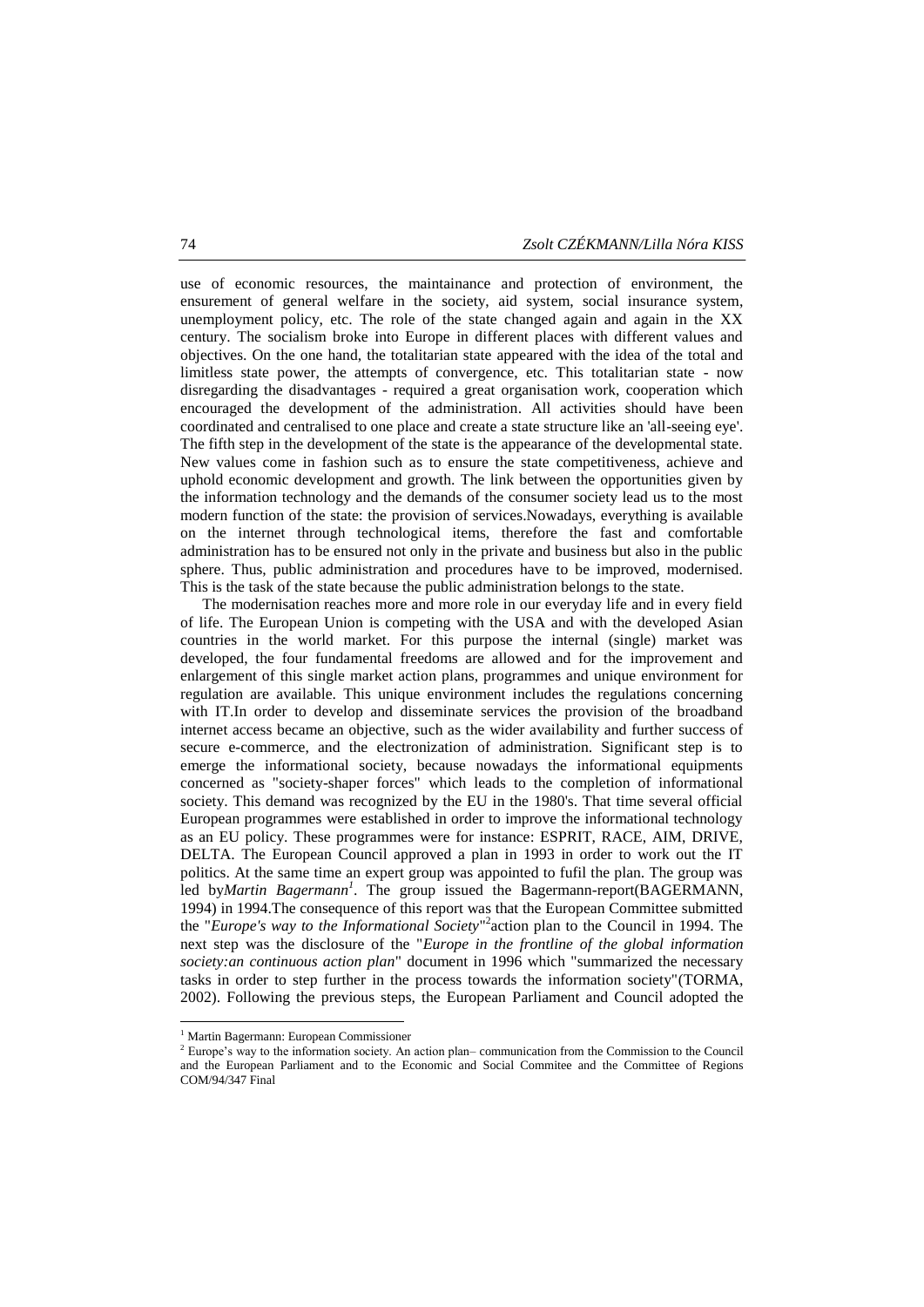1

European directive on electronic signature (1999/93/EC), then in 2000 the directive 2000/31/ECon e-commerce. In 2000 the "*e-Europe*" (*e-Europe – An Information society for all)* recovery programme was announced, then in 2002 the "*eEurope 2002*" action plan.This action plan was developed further, the result was the "*eEurope 2002+*", which "envisioned the idea of a multispeed Europe, because it was obvious that the recently acceeded states and candidates have significant lag compared to states which are already members of the EU, but the rest of the lag can be brought in until the pre-accession phase.[...] The IT policy of the EU can be separated for two sides from this on. The first direction can be realized in the field of client-centered relationships, the state as a provider tries to provide the electonic application of G2C and G2B as a provider state (these are called: *front-office services*), and the second direction deals with the internal courses of businesses (like state organisations) which relation can be presented as G2G relationships. In this second direction the requirements are addressed to the member states and the central institutions of the EU (*back-office services*)."(Lapsánsky, 2013, p. 352)As a consequence of the action plans a so-called provider-list was adopted. This involves taxative those services which shall be promoted by the member states electronically. Tha name of this list is: *Common List of Basic Public Services* (CLBPS). The next further step was the adoption of the *eEurope* 2005 action plan in Sevilla, 2002 June. Within the frames of this action plan the European Parliament and Council issued the decision2004/387/EC, which determined the interoperability as a principle. "The interoperability is the ability for changing information of the ICT systems and business processes supported by them in order to share the information and the knowlegde."(Lapsánsky, 2013, p. 355)The directiveno. 2006/123/EC on services in the internal market was a milestone, after that the Decision no. 2009/922/EC of the European Parliament and Council of 16 September 2009 on interoperability solutions for European public administrations (ISA) was again a big step further in this process.One of the latest and greatest developments of the IT is the working out and disclosure of the *Digital Agenda for Europe*(DAE)<sup>3</sup> strategy. The aim of the *Agenda* is to achieve an digital single market based on the fast pace and broadband internet and the interoperability applications in order to sustain economical and social advantages. [...] Therefore, the digital single market would be created following the example of the single market of the EU. [...] This treats the state as a provider so as a player of the market."(Lapsánsky, 2013, p. 357)

## **2. THE PRESENT SITUATION OF IT AND E-SERVICES**

The role of e-services in our daily life is not negligible anymore. More and more services can be reached through the technological equipments and the internet, and also many can only be availed in an electronic way. My paper deals only with the e-services in the public sector, therefore I do not examine the e-services and e-commerce in the private sector. The e-services are the results of a development process which I presented in the first chapter. According to the *Internet World Stats<sup>4</sup>*, in 2000 there were 360,985,492

<sup>3</sup> Communication from the Commission to the European Parliament, the Council, the European Economic and Social Committee and the Committe of the Regions: A Digital Agenda for Europe, COM(2010) 245 final/2

<sup>4</sup> Internet World Stats: an International website that features up to date world Internet Usage, Population Statistics, Travel Stats and Internet Market Research Data, for over 233 individual countries and world regions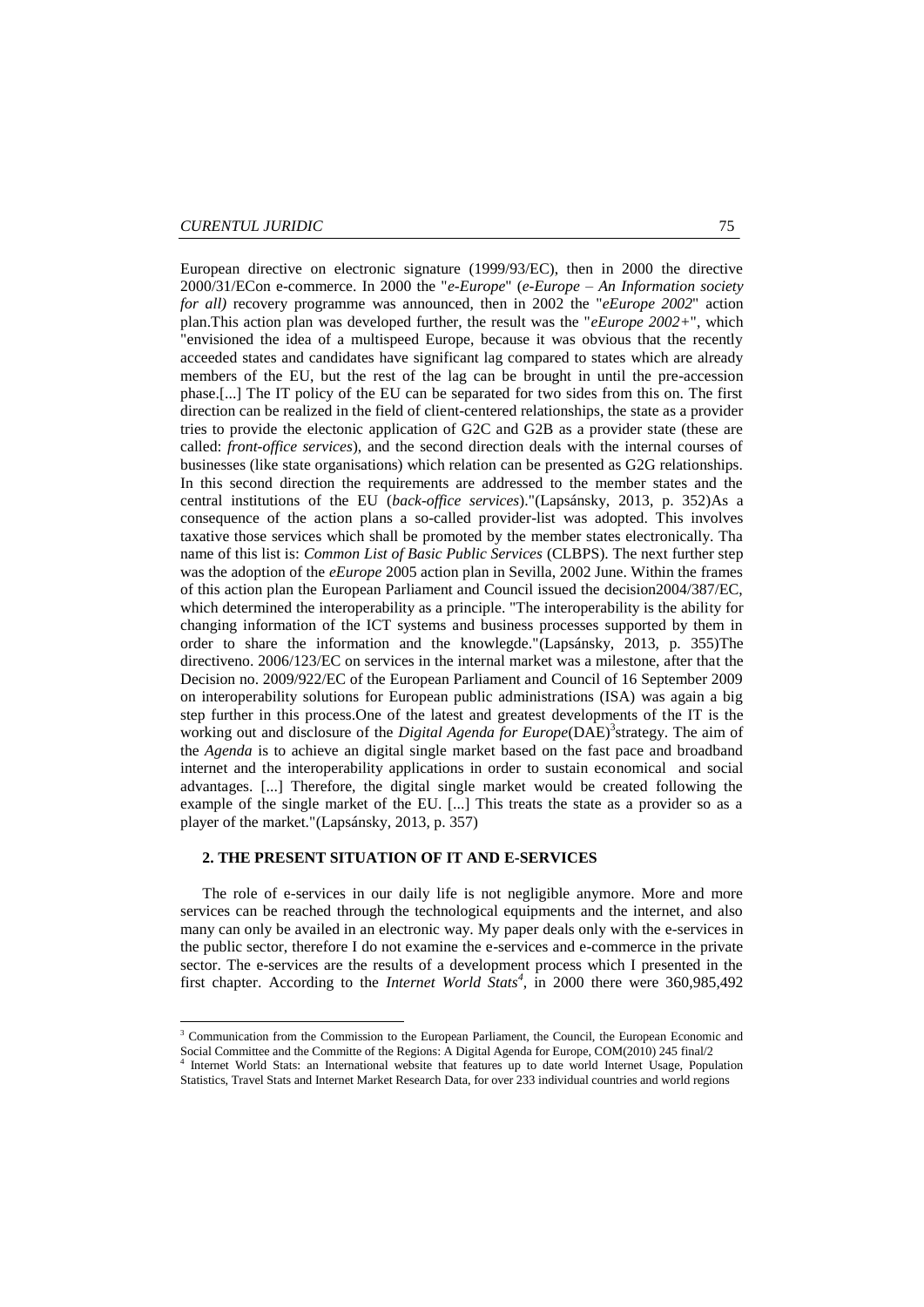internet users in the world while in 2012 this number increased to 2,405,518,376. This means an 666,4% growth in the whole world within 12 years.<sup>5</sup> This indicates the significance of the relationship of law and informatics. Europe gives the 21,5% of the internet users of the world (from the data of 2000 it reached a 393% growth). It is a very big number if we consider that Europe only gives the 11,7% of the population of the world. This number is significant enough to be regulated by law. Parallel with this growth and development some kind of legal environment was created (and it is still under creation). Society became information society, administration system became at least partly electronic, the role of the government changed and now, after a few decades from the appearance of the first computer, we speak about a new society, a new administration and a new type of government. Technological development brought a much more bigger change within a shorter period of time in our lives than the industrial revolution used to do.

In the first chapter I presented the brief history and the main steps of the process of the development of e-services. Maybe the most significant point of it is *the Common List of Basic Public Services* (CLBPS) determined by the EU.The CLBPS is one of the significant consequences of the *eEurope 2002* Action Plan which included an exhaustive list of services shall be provided electronically by the member states. This list involves 20 services: 12 for citizens and 8 for businesses, however it not concretises the quality level of the services. According to the Action Plan these certain services must be provided by the member states until the end of 2002. The services provided for the citizens are related to income taxes, job research services, social security benefits, personal documents, car registration, application for building and permission, declaration to the police, public libraries, birth and marriage certificates, enrolment in higher education, announcement of moving, health-related services. The services shall be provided for businesses are social contribution for employees, corporate tax, VAT, registration of a new company, submissions of data to statistical offices, customs declarations, environment-related permits, public procurement. The fact is that to provide these services online by member states till 2002 was impossible to achieve. According to the datas of the *Eurostat* between 2002 and 2010 the Full Online Availability (FOA) increased from 23% to78% in the case of citizens, while in the manner of businesses the growth was from 49% to 89%. It meant totally an approximately 50% growth in total.

After the *eEurope 2002*, as in the first chapter I summarized other action plans were issued by the EU. The actual stategy (between 2011-2015) is the*Digital Agenda for Europe*<sup>6</sup> ." The Digital Agenda for Europe is one of the seven flagship initiatives of the Europe 2020 Strategy, set out to define the key enabling role that the use of Information and Communication Technologies (ICT) will have to play if Europe wants to succeed in its ambitions for 2020." In the Introductory part of the Agenda, the main objective is also determined as "work smarter", because this "is the only way to guarantee increasing standards of life for Europeans".<sup>7</sup> This objective involves the idea of a digital single market, following the idea and reality of the European single market. This idea treats the

<sup>5</sup> This statistics can be find online: http://www.internetworldstats.com/stats.htm, [Accessed: 06.05.2014]

 $6$  A Digital Agenda for Europe, COM(2010) 245 final/2, quoted above

 $^7$  A Digital Agenda for Europe, COM(2010) 245 final/2, Introduction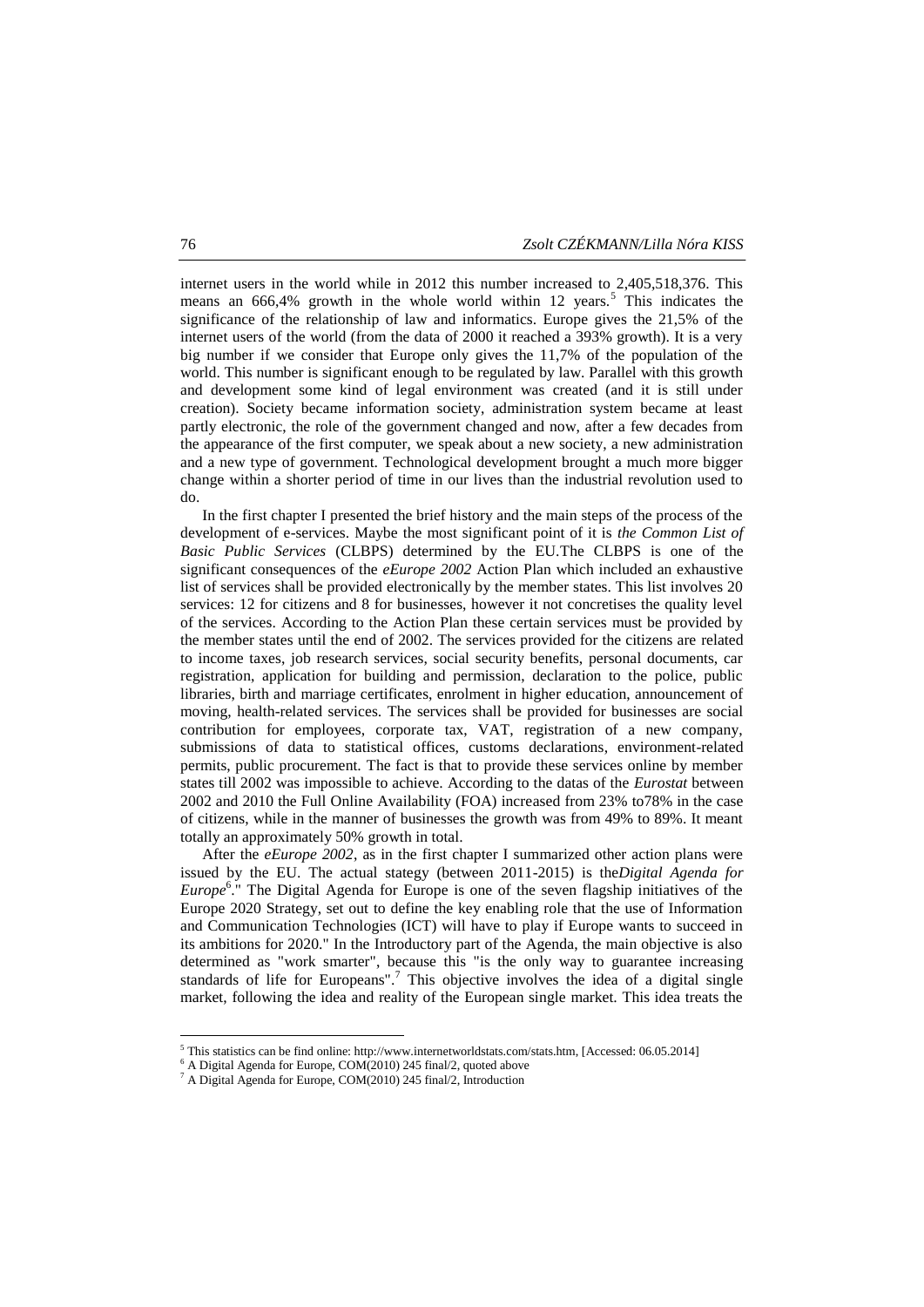1

state as a provider which gives the chance for G2C, G2B and G2G relationships in the future. The strategy gives a frame for e-governmental tasks as well. One aim is to encourage the G2C relations because very few citizen use the online services. One reason according to *Zsolt Czékmann* and *Bernadett Veszprémi*for this difference between the popularity of the G2C and and G2B online services is that these services cannot be reached from another member state, therefore it not facilitates the mobility of the citizens' sphere. Thus, the EU needs a more effective cross-border cooperation among the administrative authorities. The services have to be extended to other member states as well. The member states agreed to meet these requirements before 2015 and start to provide online e-governmental services. The final future objective is the achievement of the unique, provider public sphere, the *European Administrative Area*.(Lapsánsky, 2013, p. 358)

By analyzing the statistics and examining the EU legislation, we can see, that the development of technology increased the number of personal computers, then the use of the internet spread incredibly fast and this development encouraged and forced the state (and the EU) to react. I mean under reaction to realize the opportunities hired in technology, to support the further achievements and to warmly welcome the results. I examine how far are these countries from the final aim, the *European Administrative Area*, what conditions are still needed. I take an attempt to give proposals for developing to Hungary.

#### **2.1 The evolvement ofe-services in hungary (2004-2009)**

First of all, the administration has two sides. On the one hand it is intended to fulfil the state obligations, therefore this is the side of the administration from the point of view of the state institutions. On the other hand however, there are the citizens, the human who has administrative duties and has the right to fulfil these effectively without any violation of rights, harmful action or disadvantage. In order to avoid violation of the rights of citizens and users the administration (broadly the state) has to provide services which are user-friendly, quite simple and easily understandable. The Hungarian administration system focuses on the client-centered public administration in theory. A good example for this client-centered function is the realization of the *eMagyarország* (*eHungary*) *Programme*. The primary aim of the *eHungary Programme*is to "increase digital literacy nationwide and thus to reduce the e-skills-gap. The eHungary programme, implemented in 2007, rolled out ICT infrastructure across the country in the form of a network of 1600 socalled eHungary Points. eHungary Points are public Internet accesspoints (PIAPs) providing free of charge Internet access to anybody. It was soon realised that human assistance needs to be provided at eHungary Points for them to achieve their goal. A training programme was started to provide 1,400 people with re required IT expertise to work as *eCouncellors*. These are employed at *eHungary Points* and provide free of charge personalised help and IT support, organise trainings for local citizens, help find job opportunities and provide all type of administrative help according to local needs."<sup>8</sup>However, there are still many gaps to fill, many processes to develop. The main objective is to reach the service-provider-state. One of the main factors of it is the

<sup>8</sup> Official page of the *eHungary Programme*: http://www.emagyarorszag.hu/web/guest/ehungary-program, [Accesed: 14.05.2014]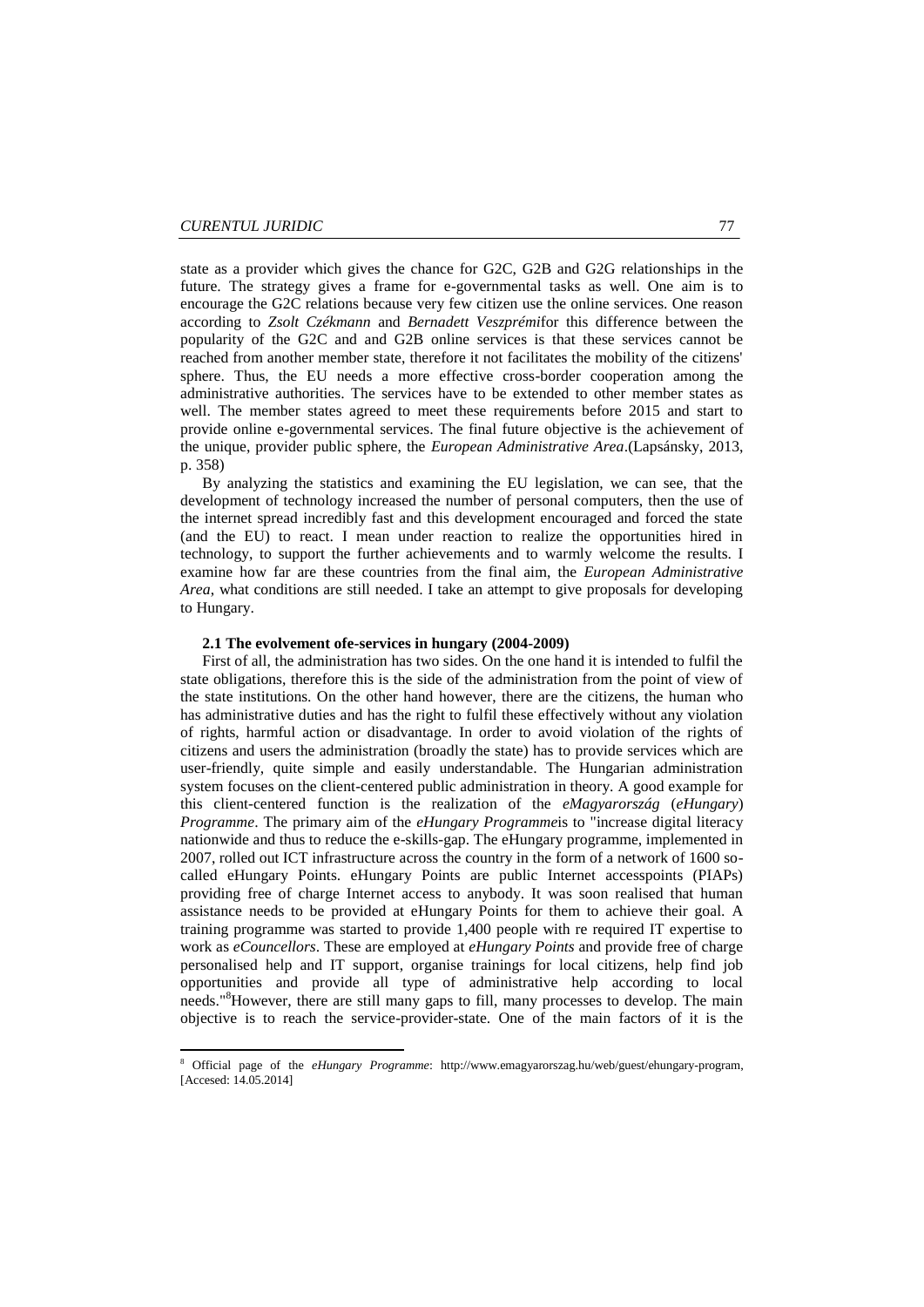development of electronic administrative systems and a supporting system for it. By providing e-services the state offers a faster and more effective administrative system in order to facilitate the everyday life of citizens, entrepreneurships, civil organisations and also the administrative sphere. In Hungary there are several legislative products affect the e-services.The legislative product which regulates depend on the type of e-service which is regulated.

In order to see the difficulties of the application of the e-administration, it is neccessary to examine the development of the procedure. This facilitates to understand the conceptual development of electronic administration and electronic public administration.

The first base<sup>9</sup> of the rules concerning digital services was laid down by the Act CVIII of 2001 on Electronic Commerce and on Information Society Services in Hungary. Though the Act shall not apply to information society services provided and used in any court action or official proceeding<sup>10</sup>, the awareness-raising effect of it is undeniable. The regulation of the e-administration in court action and official proceedings became the part of legislation in 2004, by the Act CXL of 2004 on the General Rules of Administrative Proceedings and Services (hereinafter referred to as: Ket.).It is important to mention that the Ket. was entered into power after Hungary acceeded to the EU, therefore it contains the characteristics arising from the European legal harmonization.

An example for this feature is the X. chapter of the Ket., about the electronic procedure which creates the opportunity of the electronic way in the court action and official proceedings. Until this regulation, the electronic procedure was unknown (but not without antecedent<sup>11</sup>) in the Hungarian legislature. The Act defined at the first time the eadministration<sup>12</sup> and electronic way<sup>13</sup>, opening the door to the usage of electronic documents in official proceedings. However, the door was only theoretically open, though the government and the local goverments got the authorization to exclude certain cases from the application of the electronic way. In practice the rest of the cases were excluded from the electronic way<sup>14</sup>, therefore only a narrow gap was left for the electronic procedures.

In this first period the central electronic provider system was created which can be named as the foundation stone of e-administration. This system bases the practical frontoffice and back-office procedural order of e-administration. This central system includes the infrastructure of the communication, the backbone network of the e-government, the national governmental portal (magyarorszag.hu), the governmental client information center, the electronic Client Gate and the Office Gate. The efficiency of the system is

<sup>&</sup>lt;sup>9</sup> We have to note, that the digitalization of databases started earlier, however it cannot be defined as e-services because the lack of the front-office feature. (Though one determining feature of the modern, provider administration is missing.)

<sup>&</sup>lt;sup>10</sup> Act CVIII of 2001, 1 para. (3)

<sup>&</sup>lt;sup>11</sup> Act XXXV of 2001 on Electronic Signatures, the 1999/93/EC directive of the European Parliament and Council on the electronic signature, Act CVIII of 2001 (Eker.)

<sup>&</sup>lt;sup>12</sup> Electronic administration includes the fulfillment of official procedures electronically, handling the all arising formal and material working stages

 $<sup>13</sup>$  Electronic way: means the procedural actions via optical or other electro-magnetic devices. Procedural actions:</sup> data-processing, storage, transmission

<sup>&</sup>lt;sup>14</sup> The reason in general can be determined as the lack of infrastructure and the lack of financial sources (in order to create the infrastructure).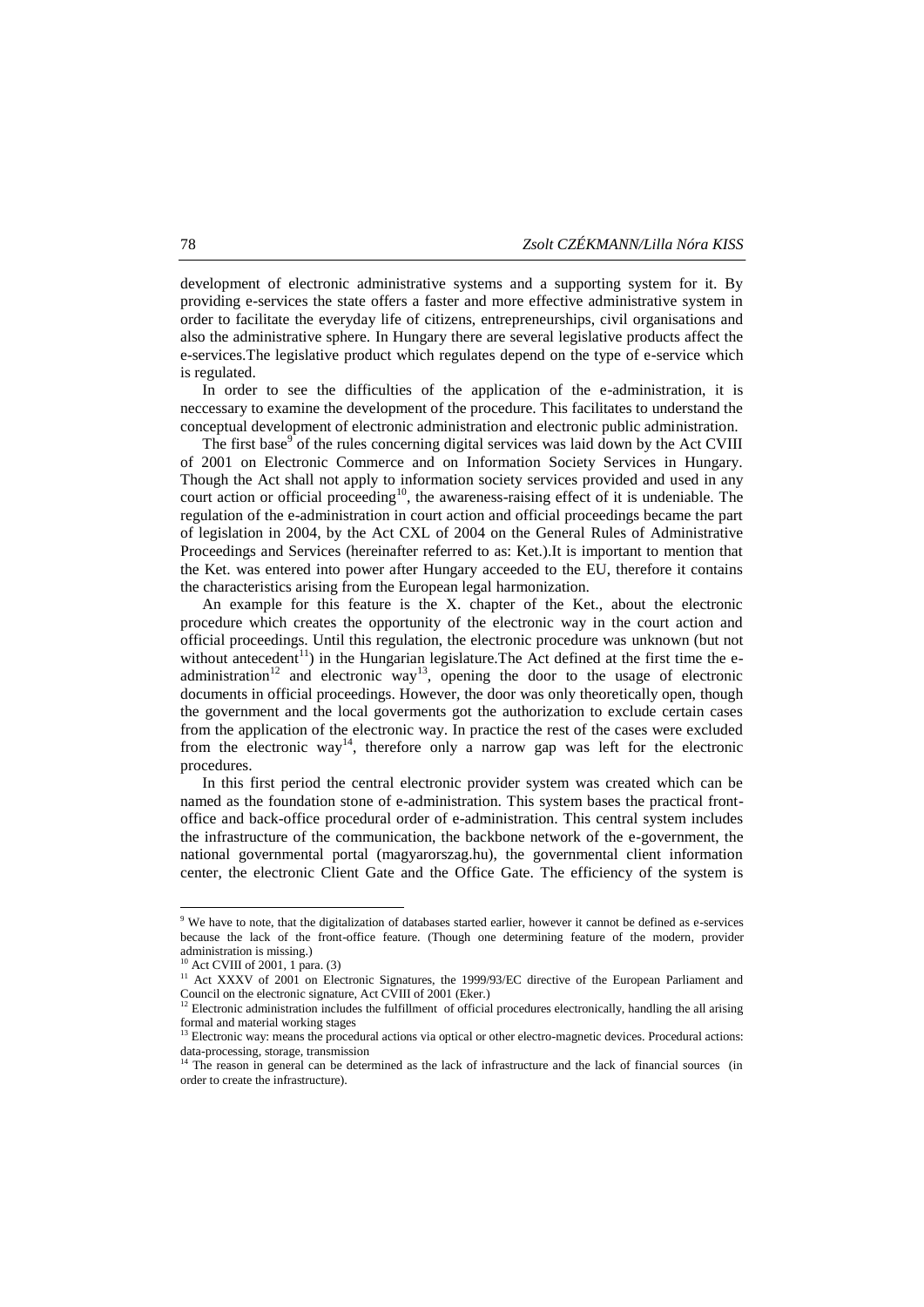**.** 

questionable, because several problems of safety and dependability have already arised through the functioning. However, the system has undeniable significance as it is the first electronic provider surface between the clients and the authorities.

## **2.2. Electronic public services, a centralised providing system (2009-2012)**

The budget and the legislative environment of the EU between 2007-2013 brought the breakthrough. One of the objectives of the eEurope 2002 action plan<sup>15</sup> was to develop the information society and determined those "minimal" services which have to be provided by the member states for the private and business sphere<sup>16</sup>. The new budget ensured the sources to this, the main focus was taken to the development of electronic services.(Keringer, n.d.)The eEurope 2002 action plan continued to develop to eEurope 2005 action plan in harmony with the new objectives of the budget (and maintaining the original objectives as well). Then, the new budget determined the further development of information society with extended context in the  $i2010$  action plan<sup>17</sup>.<sup>18</sup>

The EU's growing actions in the improvement of the information society are both opportunities and obligations for the member states. A result of this was the 2006/123/EC directive (12 December 2006) of the European Parliament and Councilon services in internal market<sup>19</sup>, which gave the starting shot to the legislature of the member states. The result of this process in Hungary was the reconsideration of the public service. The regulation step out from the sphere of the administration, the Parliament made a comprehensive service law. The implementation of the directive was realized by the Act LX of 2009 on the electronic public services.

The Act LX of 2009 repealed the provisions of the X. chapter of the Ket. concerning with electronic procedure rules (which were mostly technical provisions) and created its own definition-system. This Act opened that previously mentioned theoretically opened door which was created by the Ket. The electronic procedure is turned into electronic public service<sup>20</sup> which ensures broader frames to the application of the digital way in official proceedings and only acts and governmental regulations can restrict the range of electronic services (compared to the Ket. which gave broader barrier-system).The Act functions as a frame rule for the range of services and rather functions as a principal

<sup>&</sup>lt;sup>15</sup> http://europa.eu/legislation\_summaries/information\_society/strategies/124226a\_en.htm [Accessed: 21 June 2014]

<sup>&</sup>lt;sup>16</sup> Common List of Basic Public Services includes those 12 services which must be available electronically for the private sphere, and that 8 services which have to be available for the business sphere, http://ec.europa.eu/information\_society/eeurope/2002/action\_plan/pdf/basicpublicservices.pdf [Accessed: 21 June 2014]

<sup>17</sup>European Digital Agenda for Europe [http://europa.eu/legislation\\_summaries/information\\_](http://europa.eu/legislation_summaries/information_%20society/%20strategies/%20si0016_hu.htm) society/ strategies/ [si0016\\_hu.htm\[](http://europa.eu/legislation_summaries/information_%20society/%20strategies/%20si0016_hu.htm)21 June 2014]

<sup>18</sup>CSÁKI, Gy. B., (2010): *Az elektronikus közigazgatás tartalma és egyes gyakorlati kérdései,* HVG Orac Kiadó, Budapest,t., pp. 121-123.

<sup>&</sup>lt;sup>19</sup> The following principles determine also the legislative directions of the member states: the simplification of the administration,the right to the information in the e-administration, one-window processing, proportional procedural fees, faster procedures, the optional feature of e-administration which involves the possibility to change in every stage of the proceudre, protection of personal rights, client-centered methods.

<sup>20</sup> Electronic public service: the electronic accomplishment of the the official and othet type of activities and providing data from official databases, using the central electronic provider system, according to the provisions of the Act LX of 2009 for those who are obligated to provide e-services and other organisations providing eservices.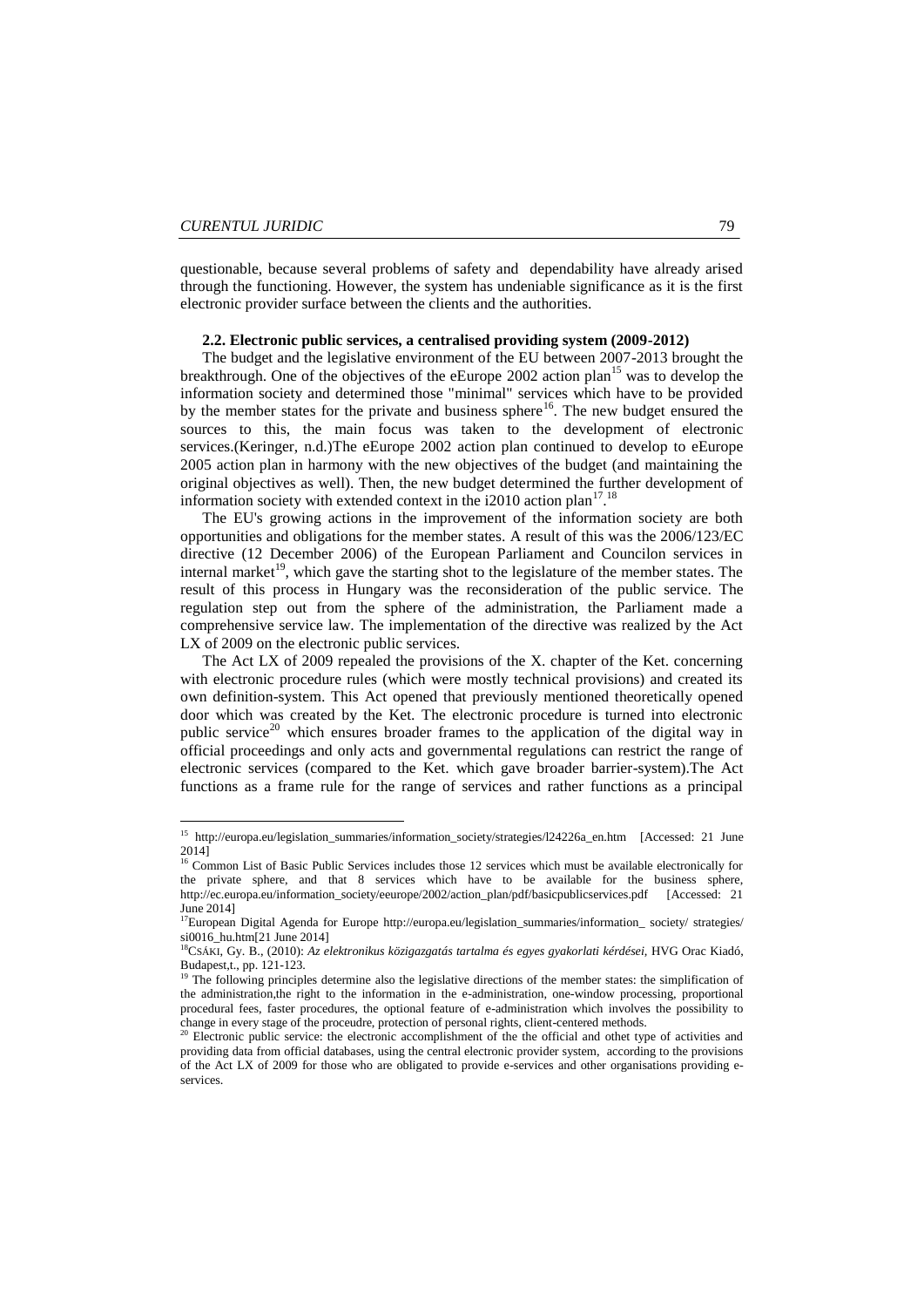"frame" to which the special detailed rules and provisions can be found in governmental regulations (correctly). $^{21}$ 

The speciality of the rule is that it intended to create the compex system of the public services, trying to lead the administrative authorities, offices, utility providers and courts, prosecutor's offices to the electronic way.<sup>22</sup> Maybe it was too confident step to broaden the range of e-services in this way, when obviously there are the lack of infrastructure<sup>23</sup> and the lack of elaborated long-term strategy by which the legislation could have taken further steps in order to elaborate in detail the sectoral rules (Cseh, n.d.).

# **3. REGULATED ELECTRONIC ADMINISTRATION SERVICES, DECENTRALISED MODEL (2012-)**

The comprehensive reform of the public administration and the reconsideration of the role and regulations of the e-administration stopped the previously started processes, therefore the model created in 2009 finished its short functioning before it really would have had the chance to prove.The revolution was brought by the Magyary Programme. Within the frame of this Programme the Act on general rules of the administrative proceedings and services (Ket.) was revised, and by the end of 2011 all rules concerning the electronic way were recodified. The Act CLXXIV of  $2011^{24}$  took back into the X. chapter of the Ket. the rules of the electronic procedure and paralell with this it repealed the Act XL of 2009 from 1 April 2012. The new timing started by this date which handed over the place from the centralised system into a liberalised model. This new model introduced new developments encouraging the case-client-specific sectoral solutions. (Czékmann, 2012)

The new legislation broke up with the previosly mentioned frame regulations and returned to the sectoral regulations, therefore the X. chapter of the Ket. was revived. The electronic communication became equal with the traditional (written) communication,

1

 $2^{21}222/2009$ . (X. 14.) Korm. rendelet az elektronikus közszolgáltatás működtetéséről (Government Ordinance:  $G.$  $O.$ 

<sup>223/2009. (</sup>X. 14.) Korm. rendelet az elektronikus közszolgáltatás biztonságáról (G.O.)

<sup>224/2009. (</sup>X. 14.) Korm. rendelet a központi elektronikus szolgáltató rendszer igénybevevőinek azonosításáról és az azonosítási szolgáltatásról (G.O.)

<sup>225/2009. (</sup>X. 14.) Korm. rendelet az elektronikus közszolgáltatásról és annak igénybevételéről (G.O.)

<sup>44/2005. (</sup>III. 11.) Korm. rendelet a kormányzati informatika koordinációjáról és a kapcsolódó eljárási rendről (G.O.)

<sup>194/2005. (</sup>IX. 22.) Korm. rendelet a közigazgatási hatósági eljárásokban felhasznált elektronikus aláírásokra és az azokhoz tartozó tanúsítványokra, valamint a tanúsítványokat kibocsátó hitelesítés-szolgáltatókra vonatkozó követelményekről (G.O.)

<sup>13/2005. (</sup>X. 27.) IHM rendelet a papíralapú dokumentumokról elektronikus úton történő másolat készítésének szabályairól (Ministerial Ordinance)

Act LX of 2009 on the electronic public services 6§ (1)-(3)

<sup>&</sup>lt;sup>23</sup> The utility providers were able to improve the infrastructure and kept up with the requirements, however the courts were not because of the lack of financial sources.

<sup>&</sup>lt;sup>24</sup>Modifing act of Act of 2004 (Ket.), quoted above: A közigazgatási hatósági eljárás és szolgáltatás általános szabályairól szóló 2004. évi CXL. törvény és egyes kapcsolódó törvények, valamint a miniszteri hatósági hatáskörök felülvizsgálatával összefüggõ egyes törvények módosításáról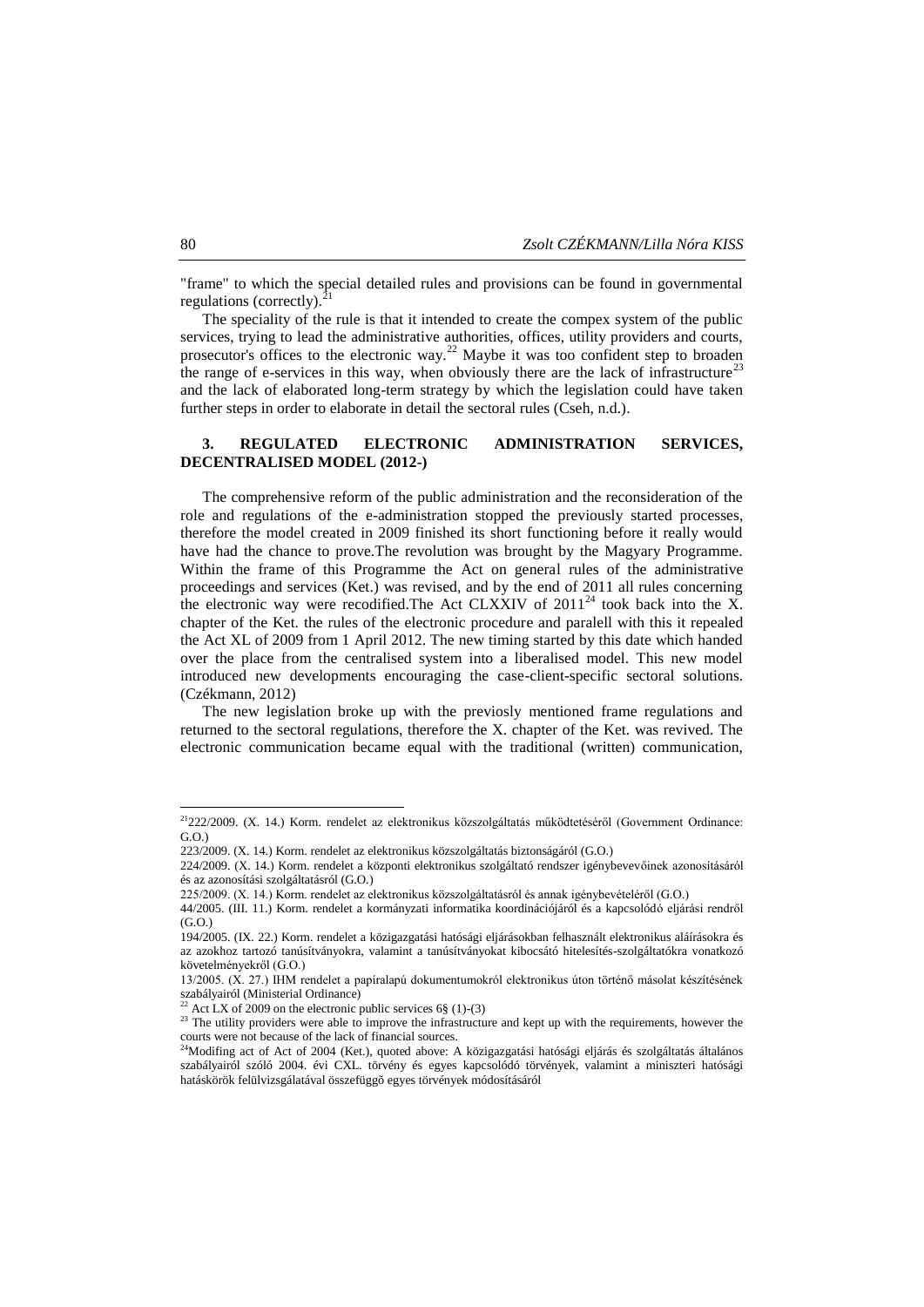moreover the office may prefer the electronic way with a regard to the criteria of costeffectiveness and efficiency.<sup>25</sup>

The Regulated Electronic Administrative Services (SZEÜSZ) changed the bases of the previously centralized unique system. The SZEÜSZ is an e-administrative service named in the Ket. and in a governmental regulation. So it is an informatic background created and developed by the offices in order to realize the electronic administration. The SZEÜSZ also could involve those services which are in relation with the information society and provided to the office or the client by a company or an organization, for consideration or freely, and provided in order to use or fulfill the electronic administration.<sup>26</sup>

The administrative authority creates its own procedure in which the office can use the SZEÜSZ services which establish a modular system as building blocks(RÁTAI, 2013). The services can be used in the front-office and also in the back-offices processes. The office which engages the service implements the elements to its own procedure, then that office or an other authority provides the service, but the services can be provided also by an organisation designated by law (such as Magyar Posta Zrt.). The Ket. does not exclude the market based service-providing.According to the requirements of the EU the solution is platform-independent, technologically neutral, therefore it determines the objectives, requirements, but the fulfillment is the task of the provider on the basis of the parameters. The application of the uniform moduls might facilitate the interoperability - another requirement of the EU - however it is only applicable when the services are unique. If there are more provider for the same service, the solution could be divergent, especially when the providers are the characters of the market. One range of services - determined in the Ket. - shall be provided by the government. In the chart below one can see the list and summary of the recently functioning SZEÜSZ services. There are several brackets empty in the chart which shows that it is a developing "good" and not a finished product.

Actually, the National Tax and Customs Administration of Hungary (NTCA) provides different types of e-services. These are: e-returns, e-auctions, e-guidelines and also available a specific system for taxpayers not established in the European Community which provide electronic services. If payers and employers want returns based on statutory provisions, they have to submit forms electronically and sign it in the same way. On the webpage of the NTCA one can find detailed information about the forms, the process of submit, the use of the so-called "Client Gate"<sup>27</sup> and the providing regulations. E-auctions are connected with bankruptcy and insolvency on the one hand. E-guidelines are about Electronic Auction Interface and Guidelines for the frame programme for filling out forms (ÁNYK) and for downloading the forms. Every type of e-services provided by NTCA can be found online.<sup>28</sup> On the webpage of the NTCA one can find many levels of

 $\overline{\phantom{a}}$ 

 $25$  Ket 28/A para. (3) and 28/B para.

<sup>&</sup>lt;sup>26</sup> The current list of services can be found in the chart.

<sup>&</sup>lt;sup>27</sup> Client Gate: accessible via the Hungarian governmental portal (http://www.magyarorszag.hu/). The Client Gate is a point of entry at which taxpayers can, safely and in an identified manner, contact and interact with public administration institutions and public institutions offering e-public administration services. To create a personal Client Gate,entry taxpayers must first go through a registration process (the registration is not possible only online, one can go to the the document offices in Hungary or the major customer service offices of NTCA in the county-seats).

<sup>&</sup>lt;sup>28</sup> NTCA webpage: http://en.nav.gov.hu/e\_services, [Accessed: 07.05.2014]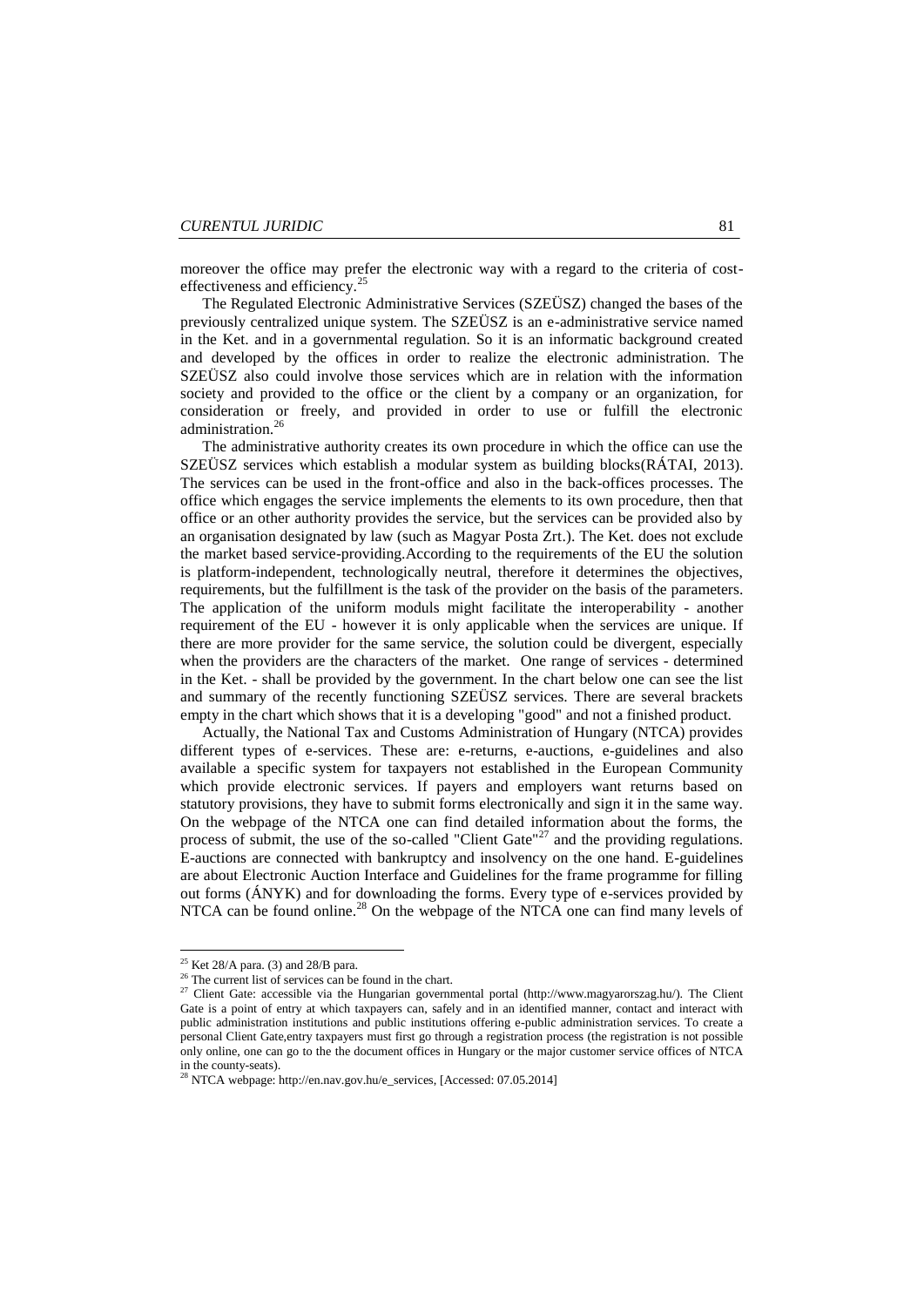e-services such as information sheets for users; papers, forms, certificates can be downloaded; fill-in systems are also available and full electronized processes such as the abovementioned three e-services. There are special programmes which created for filling in documents such as the *ÁNYK - AbevJava* or *Abev* programmes which give the frames. Special information for e-service providers are also available. One can make the tax declaration and return online through the *eBev* system.

The second branch of legislative products is related to the judicial regulations such asthe Act 3 of 1952 on the Code of Civil Procedure, Act 5 of2006 on theCompany Information, Company Registration and Winding-up Proceedings, the Act 19 of 1998 on the Code of Criminal Procedure. The abovementioned procedure codes include the electronic way, however in the practice the e-services only work in the company procedures and in the procedures of the public notaries.

The public notaries use electronic solutions in their proceedings. For example the public notary and the vice-public notary has electronical signature which are qualified electronical signature. Every electronical public document has to have qualified esignature of the public notary or the vice. These signatures issued by the National Chamber of Notaries. In many cases the law permits the electronic correspondence. Also possible to call public datas through the internet. There are rules for the use of the notarial archives and the electronic depository library in the Act XLI of 1991 on the Public Notaries.

Related to companies the rest of the procedures are available online. The company services is available through the webpage of the Hungarian Government. The registration of the companies are made through an electronicalsystem and all public information is available about companies. That is a great advantage that information about companies could be available through the internet for free.<sup>29</sup>Since the European Commission issued the Green Paper on the interconnection of business registers(European Commission, 2009)in 2009 all member state have to maintain Business Register in order to facilitate and ensure the transparency of financial transactions. This facilitates the free movement of capital and to establish companies in another member state. These registers have been functioning since the firsts connecting EU directive<sup>30</sup>, 2007.

It is a lag that however the opportunity of electronical way is available according to the Civil Procedure Code or the Criminal Procedure Code of Hungary, but in the practice these are not common yet. Maybe nor the technology neither the stuff in the administrative sphere are not educated/modern enough to follow the theoretical modernisation made by the acts. We should not forget to consider that the development of technology arrived later to Hungary partially because of the 50 years of socialism, partially because of the financial conditions. The EU supports the technological development for subsequently acceeded member states, therefore Hungary also has the chance for the recovery measures.

According to the Act CXL of 2004 the "'electronic administration' shall mean those procedural steps during which the client or the body carrying out of administrative actions

<sup>&</sup>lt;sup>29</sup> See the page of online company information: http://www.e-cegjegyzek.hu/index.html (The page only available in Hungarian), [Accessed: 17.05.2014]

<sup>30</sup> The directive no. 68/151/ECC of the Council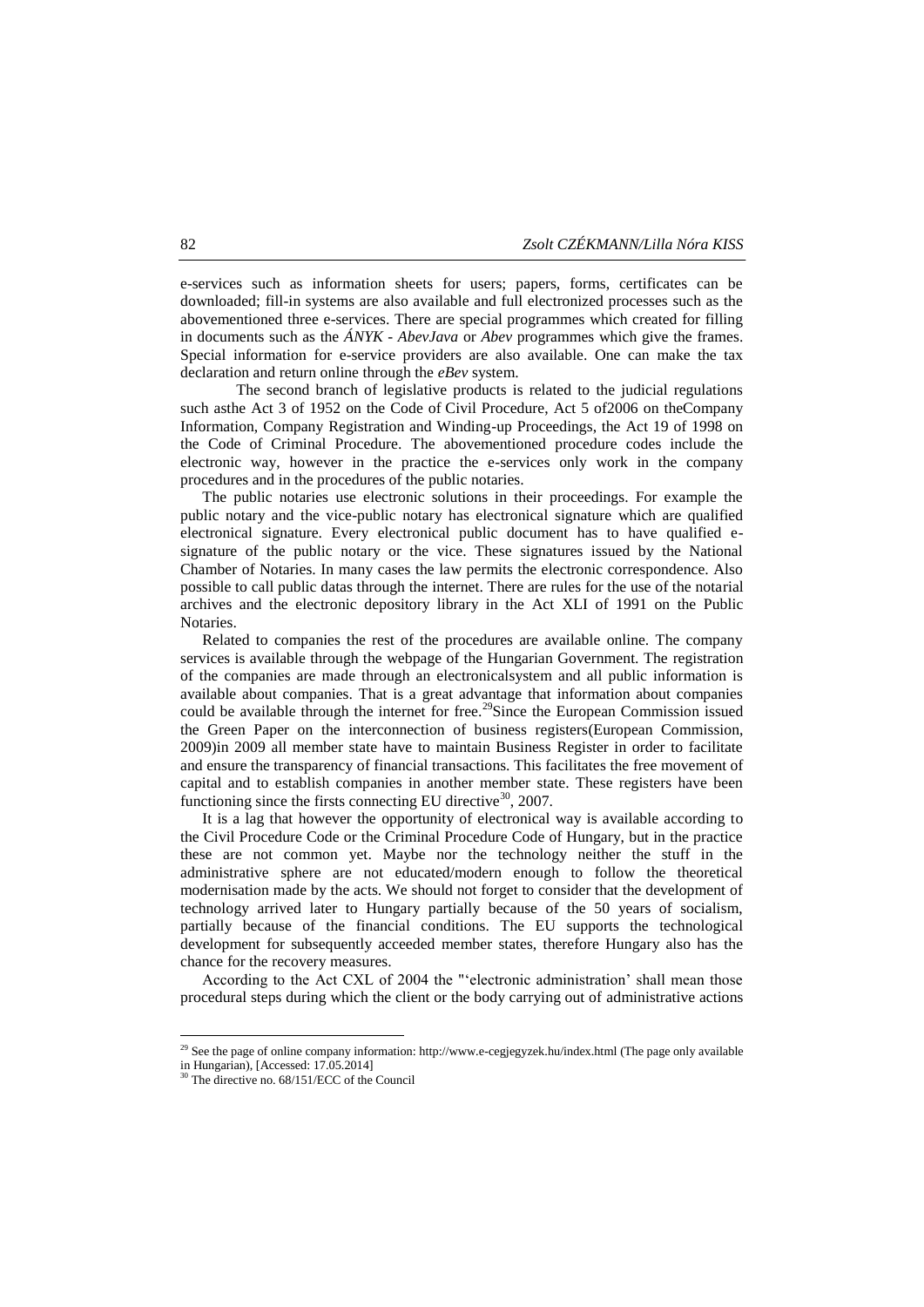makes an electronic statement, or the body carrying out of administrative actions converts the statement made by the client or another administrative body by means other than electronic into an electronic statement and uses during the proceedings."<sup>31</sup> After giving the definition of electronic administration we have to make difference among the each levels of electronic-services. They have five levels (other categorization determines four). The first level of e-services when the public information is available online (disclosure of information online); the second when the content is downloadable, has to be printed and submitted on paper form (one-way communication), the third level is when the content can be filled in online and downloaded but still have to print and submit on paper (still one-way communication). The fourth level is when the document can be downloaded online, filled in and uploaded (bidirectional interactivity); and the last level is when the whole procedure is available online (interaction). The bidirectional interactivity requires from the users a Client Gate account or special/qualified electronic signature in order to be able to submit documents online. To request a Client Gate account one has to go to the document office and show an ID.Everybody (both natural and legal persons and also companies without legal entity) can request electronic signature from a provider who is entitled to provide that after a registration process. The process of getting an electronic signature is more complex than the registration for a Client Gate. First there is a difference between the requirements for natural persons and for legal persons, organisations, businesses, etc. For all persons there are technical/technological requirements. The first requirement is to have a personal computer and a scanner. The second is the internet access and an e-mail address. The third is to have (buy) a "signature-pack". This is a service from a provider (who is registered and accepted as a provider by law and authorities). This pack includes a card-reader, a signature-card, a signature programme and an authentication service. The process of request for e-signature contains six step. Firsts the requiring person has to fill in an send the form for applying for e-signature to the Certificate Authority (provider for authentication) through the internet. When the request arrived the provider sends the contract and the authorization of the chamber to the requiring person. These documents have to be signed by the requiring person and then sent back to the provider by post. The next step is to download the programme of the provider (eg. *e-Szignó* programme) then send a request for registration. The Certificate Authority makes the signature-card and the chamber issues the permission. When the card is ready the provider calls the requiring person in order to negotiate the time and place of the takeover of the card and to make the ID registration. Then the requiring person became a card-owner. One, after taking over the card has to notify the provider about the takeover and request for the installation and education of the e-signature programme. It is a quite long process if we compare to the Client Gate, on the other hand it provides more safe transactions.<sup>32</sup>

Though, today the highest level of e-services, the full online interaction is notaccomplised in Hungary, according to the Ministry of National Development every administrative procedure will be available online by 2018. By 2016 the governmental IT will be unique and this will make possible to serve all procedures online for citizens and also for businesses. Accordint to the Ministry, the current information and communication

1

 $31$  Act CXL of 2004, Section 172 c)

<sup>&</sup>lt;sup>32</sup> For more information, visit: https://srv.e-szigno.hu/index.php?lap=english, [Accessed: 14.05.2014]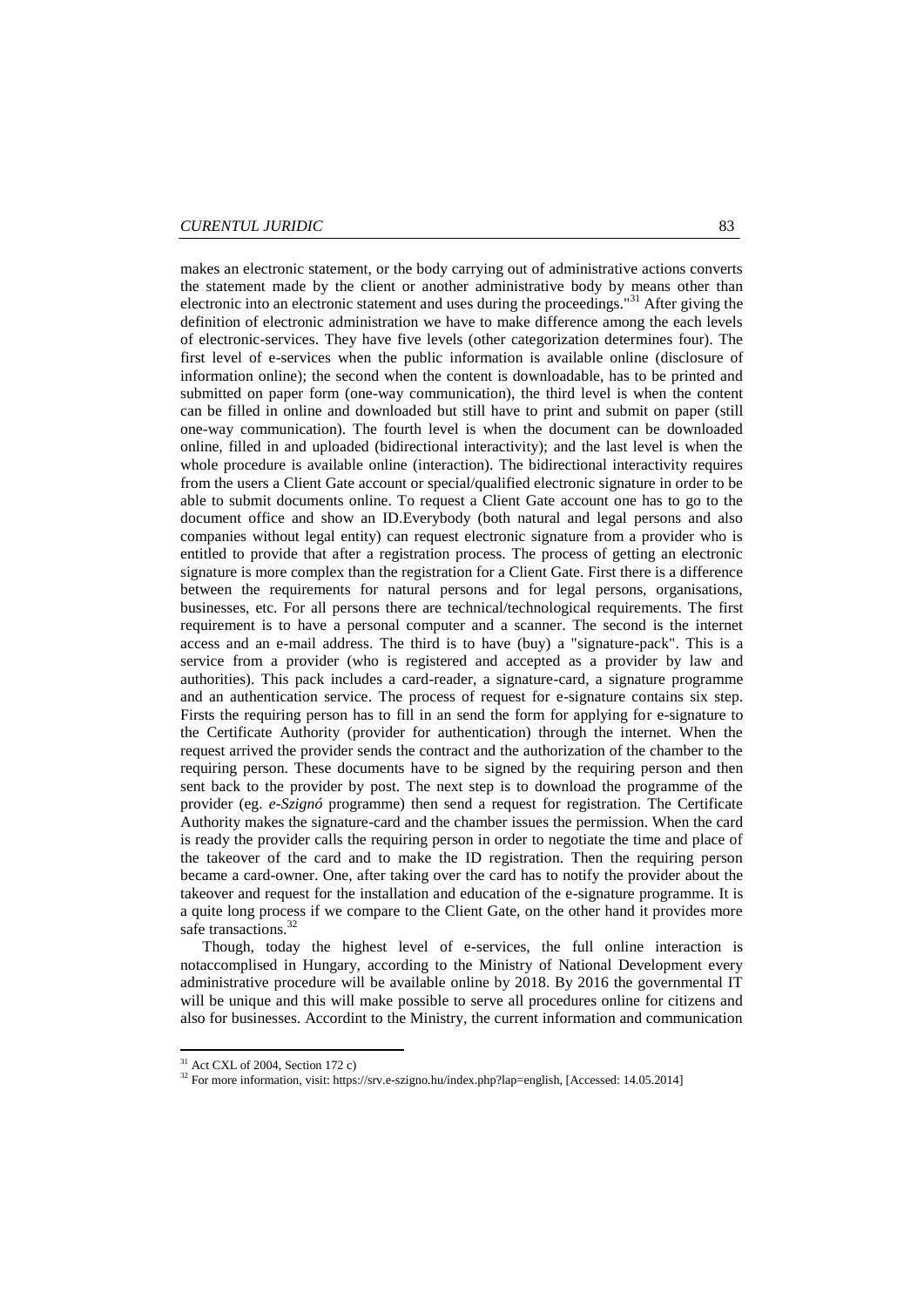technology sector gives the 12% of the Hungarian GDP. The number of empoyers working in this sector is much more higher than in the rest of the OECD countries. If the Hungarian government takes all appropriate measures and developments the ICT could become on of the main leading branches of the Hungarian economy. In my opinion, this development could result more and more workplaces which is really important nowadays in Hungary. The situation can result dual outcome. On one hand the electronization can result more unemployed people because the computer can do tasks instead of the employers. On the other hand however, the development of this sphere requires more and more educated and well-prepared employers and by the spreading of technology this number will increase. So, first the traditional administrative work will need less employers but the more specific tasks require specialists. This process will increase the life-level and life-quality of the citizens in Hungary. This process is similar to the requirement of the oportunity to paying by bank card in the rest of the shops, restaurants, etc. Nowadays, the salaries are transferred to bank accounts therefore people would like to pay by card because the costs of taking out money from ATMs or banks are high. It is becoming pointless to use cash. This is still a lag in Hungary that not all places accept card. According to the Ministry the aim is for all Hungarian homes to have broadband access until 2018. This will be ensured by the national telecommunications backbone network which will be developed until 2016. I think that this will bring the full online availability parallel and also the greater usage of cards instead of cash. The full online availability is accepted as an objective of the *National Infocommunication Strategy<sup>33</sup>* between 2014- 2020. Other aim of the Strategy is to decrease the number of people who are digital illiterate first by 2016 (under 40%) and then by 2020 under 30%. However, there will be very old people who will be digital illiterate for they entire lives, because they are to old to be thaught. It is impossible to teach an 80-90 years old person (who usually not able to use a mobile phone or sometimes the remote control of the television) to use electronic administration. Therefore the traditional administration is still needed in our society.

*The local governments and the e-services:*

Summarizing the national legislative tendencies: between 2009-2012 the intention of the legislative branch was the centralization where the local governments had less role besides the central portal and the Client Gate. Before that, between 2004-2009 we saw the "voluntary withdrawal" also, because of the lack of infrastructure.Nowadays, we are facing a general uncertainty of the SZEÜSZ system. In one hand the opportunity to elaborate personalized services is open, though, after 1 April 2012 the governmental enthusiasm in working out further rules and settling the underlying services broke, therefore the possibility of the further development was kept pending. On the other hand the restricted scope of tasks of the local governments were affected by the county level governmental offices and district offices which process does not motivate the development of e-services (because of (among others) the increasement of unit costs).

In the light of these we cannot state that the national legislation facilitated the movement of the local governments into the direction of e-services, but it expressly was a

<sup>&</sup>lt;sup>33</sup> Government decision no. 1069/2014 on the National Infocommunication Strategy 2014-2020 (2014): The development strategy of the infocommunication sector, v5.0., Available online in Hungarian: http://www.kozlonyok.hu/nkonline/MKPDF/hiteles/MK14024.pdf page 2473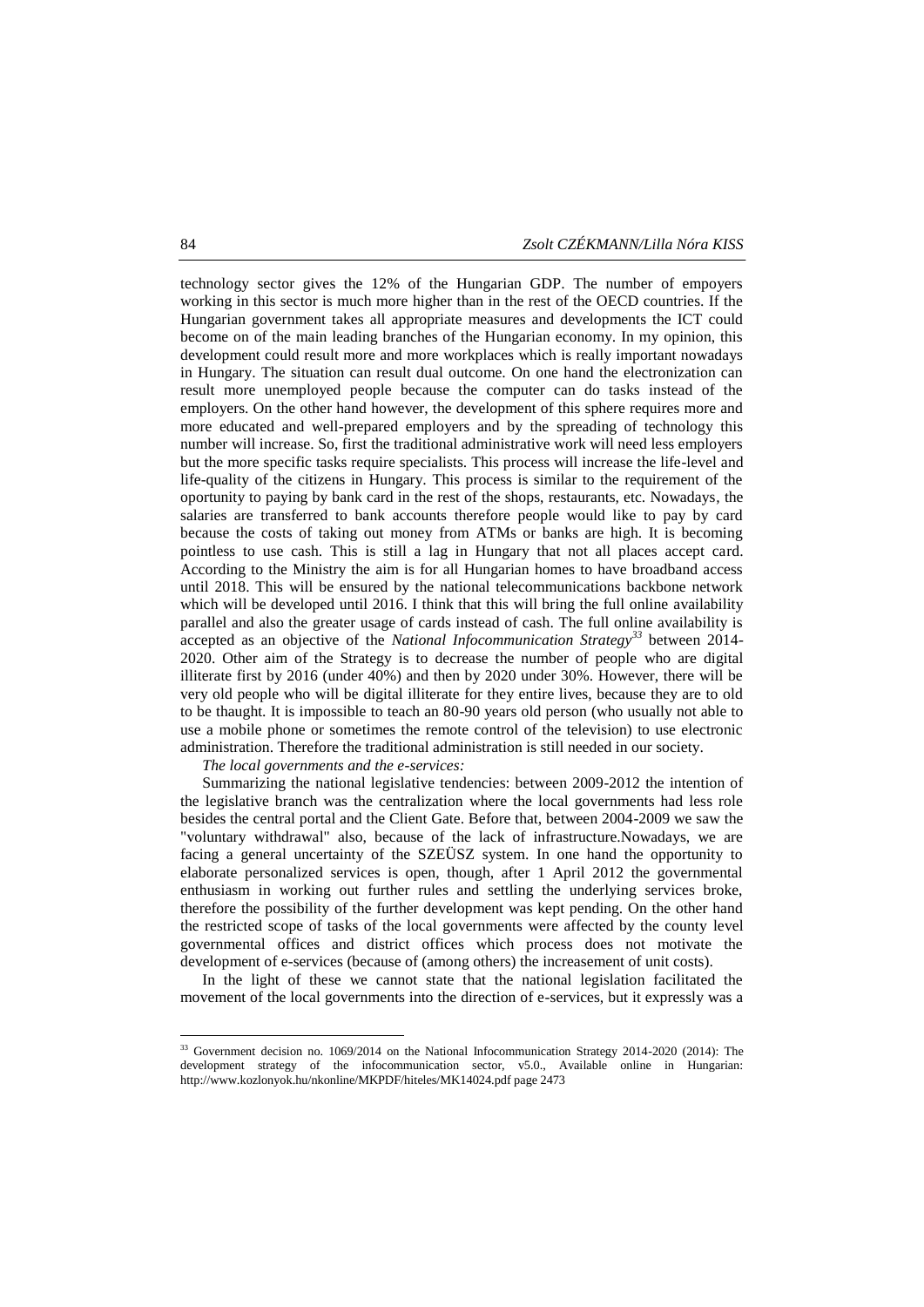barrier, because it led to the isolative, personalized development without any instructions. It is important to mention, that the regulative centralization of the centrally coordinated tasks (such as the tasks arising in the mayor's office) was made, for example the elaboration of the unique rules for construction matters and system or the formalised procedure for individual entrepreneurs. However, the special case-groups as the mentioned ones do not facilitate significantly the implementation of local governmental tasks into electronic environment.The more innovative local governments could develop their back-office services or they could manage their client-contact portals from their own reseurces or from national or European sources. Thank to the national and EU tenderds the lack of financial sources was not a real practical barrier against the development, though in the case of won tenderds the middle- or long-term solutions were not so suspeinable as it should have been. The reason of that is mainly the dinamic change of the technological environment, but rather the low-cost-efficiency of the personalized developments and the unavoidable interoperability issue cause.

We can name the personalized developments as a success story, but if we think in practical context and see the all 3200 local governments and this result, we could understand that the rest of the local governments were not able to reach neither the Hungarian IT strategy's level, nor the European level.

#### **3.1 Proposals for Hungary**

**.** 

First of all, I examine the implementation of the DAE in Hungary. The Services Directive has already been implemented in more than 300 laws and regulations.<sup>34</sup> The Unfair Commercial Practices Directive, the Telecoms Framework and the Audiovisual Media Services Directive have also been implemented.<sup>35</sup> We can see, that Hungary is on the way to a good e-administration.

However, the Hungarian ICT is developing by day to day, there are some circumstances which have to be considered.

The first of these is the point of the eldered people. They have also the right to the fast and barrier-free administration, however they - in the rest of the cases - are not able to practice this right without external assist. For them, in my opinion it would be a good idea to uphold the traditional system which would mean the office system and the personal procedure for them. The other solution would be the development of a system in which the administrators going to the home of these elder people after a registration for procedure. The registration could work through telephone which ensures to avoid the use of computers for them.

The other very important question is the creature of a special procedure for disa.bled people or very weak people and inpatient. It is a very serious question, in the majority of the cases it is connected to the old age but sometimes it is not inevitable. For these people I also recommend the home-procedure - as it is available in the case of elections.

For the development of the informational and technological system I would recommend the introduction of a one-card system. This card would be a multifunction tool

<sup>&</sup>lt;sup>34</sup> See: Act C of 2003 on electronic communications, Act CLXIV. of 2005 on commerce, Government decrees 83/2012 and 85/2012 on electronic administration, Government decrees 78/2010 and 45/2005 on electronic sionature

<sup>&</sup>lt;sup>35</sup> See: Implementation of the Digital Agenda for Europe, webpage of the European Commission, quoted above, available: http://daeimplementation.eu/indicator.php?id\_country=12&action\_n=10 [Accessed: 24.05.2014]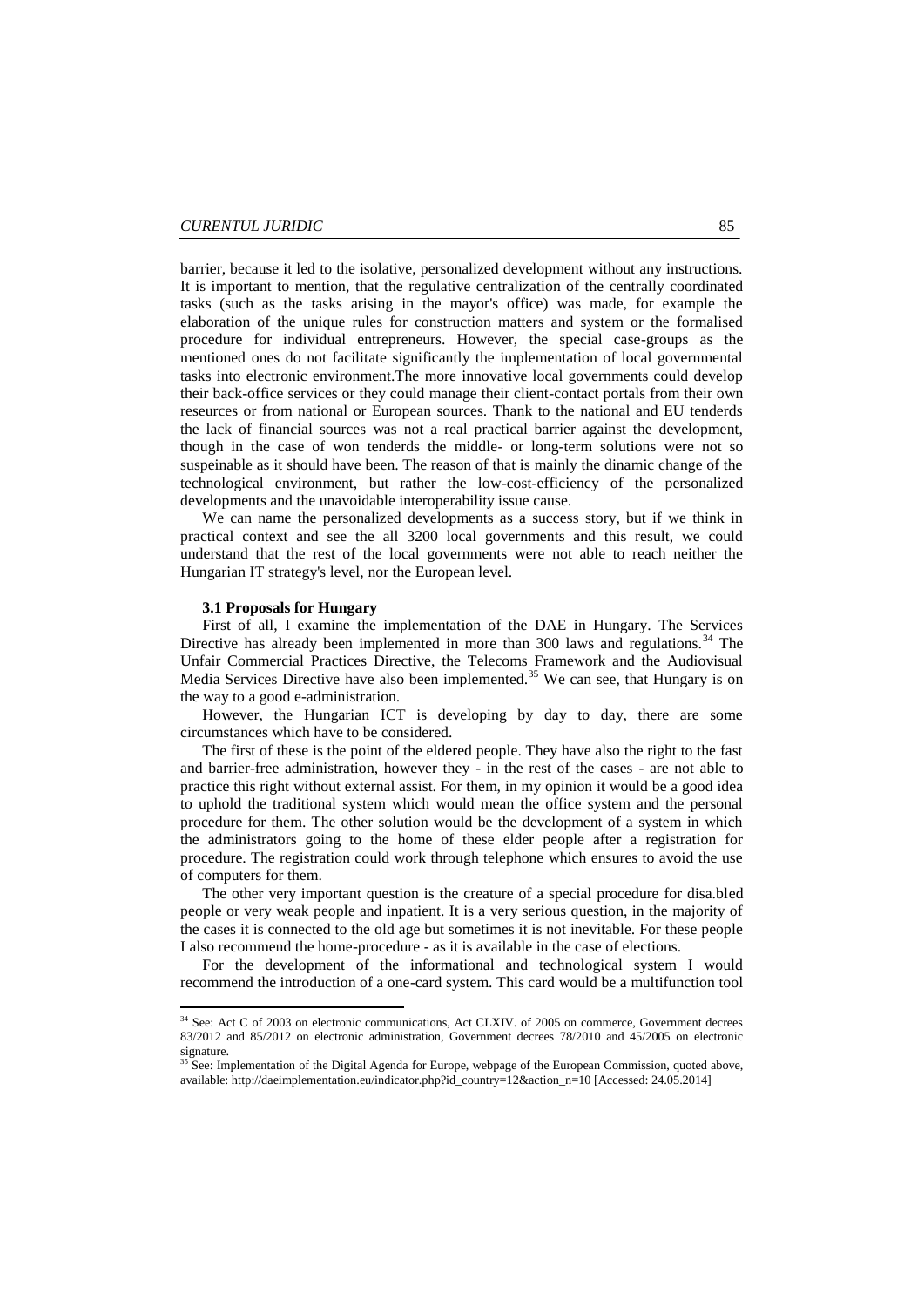which includes and carries all information about a citizen. This idea may seems a little bit sharp, but it would be very useful and easy-to-use in the daily life for both citizens and administrators. The multi-card would carry every information and data which are relevant to the administration or any other proceedings or systems. This card would recognize the fingerprint of the owner and a picture which would be available in a face-recognizer system.

#### **4. CONCLUSION**

Europe took many significant steps to achieve the single digital market. The plans cannot become reality from one day to another but Europe has very modern objectives in this field of regulations as well. Europe is getting more modern in providing e-services, establishing e-governments and trying to reach the single digital market, there are still gaps in the functioning which have to be filled in in order to compete with the USA and modern Asian countries in the world-market.

The single digital market is as big objective for the EU as the stage of a federal organisation of the EU. However both are just objectives (or further plans) now, the processes point towards them.

In our opinion the greatest step was the Digital Agenda for Europe and every member state has special practices for the implementation. Hungary has very good legislative products, so the development of the practical side is just the question of time and financial sources.

By introducing the appropriate technology and working with well-educated employees, the development will reach the objectives and the full online availability will become reality until 2020. The development will bring more questions related to technology and qualification. Higher and higher standards will appear related to human resources that is why the role of human rights will become more significant than before.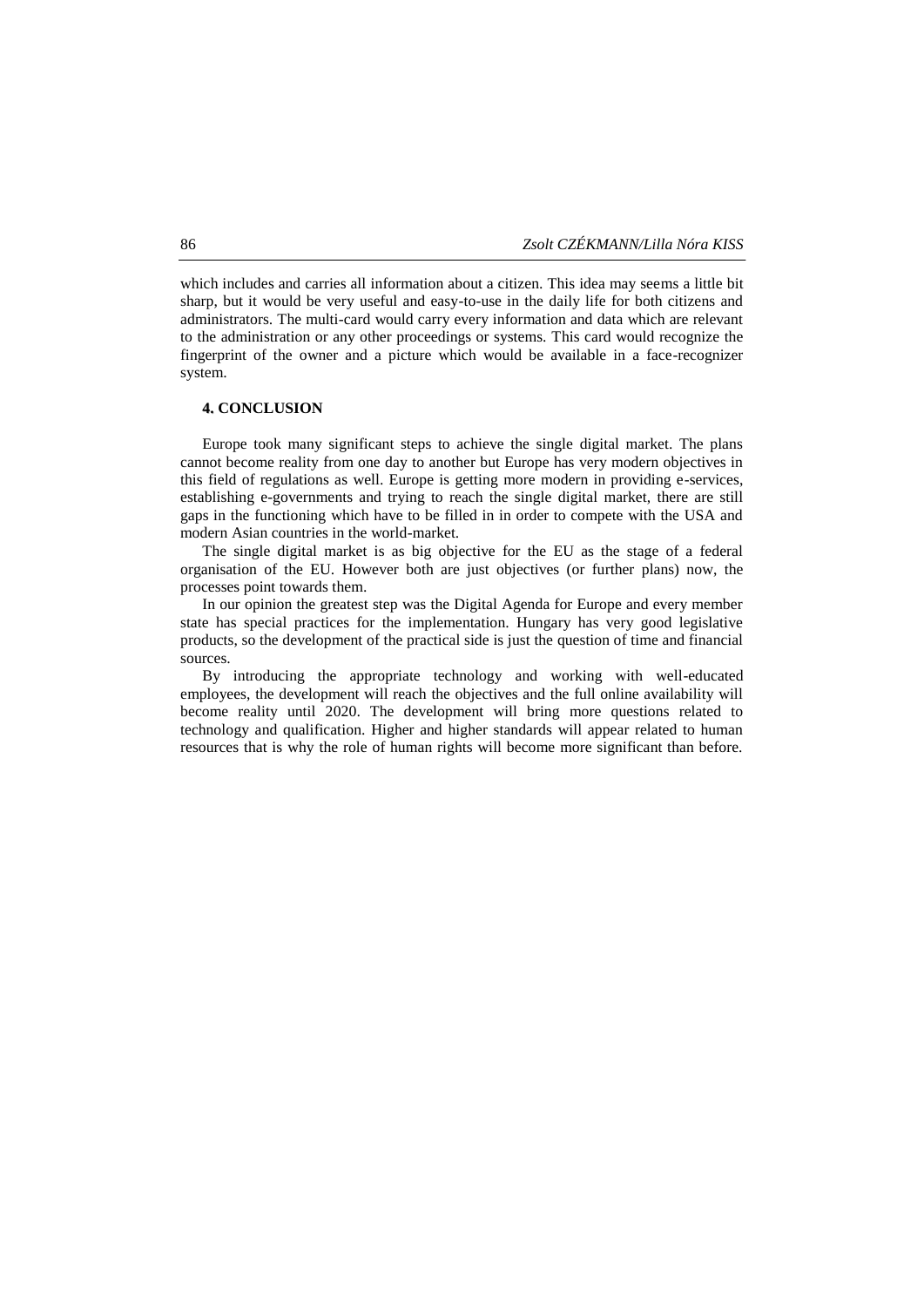### **REFERENCES**

#### **Literature:**

- Bagermann**,** M. 1994, *Europe and the global information society*. Recommendation to the European Council. Brüsszel, pp. 5-35.
- Commission, E., 2009. *Green Paper: The interconnection of business registers, COM(2009) 614 final,* Brussels: European Commission.
- Cseh**,**G. (undated): *The development of the e-public administration in Hungary*, Available from: http://www.academia.edu/5226355/The\_development\_of\_the\_epublic\_administration\_in\_Hungary
- Czékmann**,** Zs., (2012): E-travel logbook in official procedure, Gép 63. évf. 6. sz. / 2012., pp. 37-40
- Keringer, Z., n.d. *Elektronikus közigazgatás I. rész.* [Online] Available at: http://terinformatika
	- online.hu/index.php?option=com\_content&task=view&id=103&Itemid=1[Accessed 8 3 2014].
- Lapsánsky, A., 2013. *Közigazgatási jog. Fejezetek szakigazgatásaink köréből.Gazdasági közigazgatás, infrastruktúra igazgatás.* Budapest: CompLex, WOLTERS KLUWER.
- Rátai, B., 2013. *E-Közigazgatás megújítása a központi közigazgatásban.* [Online] Available at: http://okoskozigazgatas.hu/ratai\_balazs.pdf[Accessed 21 6 2014].
- Torma, A., 2002. *Az információ jelentősége a (köz)igazgatásban.* Budapest: Virtuóz kiadó, p. 180..
- Veszprémi B., Czékmann Zs., 2013. *Az e-közigazgatás szakigazgatási alapjai.* Vol II ed. Budapest: CompLex Wolters Kluwer.

#### **The legislative products and official documents of the EU:**

- Europe's way to the information society. An action plan– communication from the Commission to the Council and the European Parliament and to the Economic and Social Commitee and the Committee of Regions COM/94/347 Final
- Communication from the Commission to the European Parliament, the Council, the European Economic and Social Committee and the Committe of the Regions: A Digital Agenda for Europe, COM(2010) 245 final/2
- European Commission (2009): Green Paper: The interconnection of business registers, Brussels, COM(2009) 614 final, available: [http://ec.europa.eu/internal\\_market/](http://ec.europa.eu/internal_market/)

consultations/docs/2009/interconnection\_of\_business\_registers/green\_paper\_en.pdf The directive no. 68/151/ECC of the Council

- Directive 2006/123/EC of the European Parliament and of the Council of 12 December 2006 on services in the internal market, Official Journal (OJ) L 376 of 27 December 2006
- European Commission: Implementation of the Digital Agenda for Europe, official webpage: http://daeimplementation.eu/